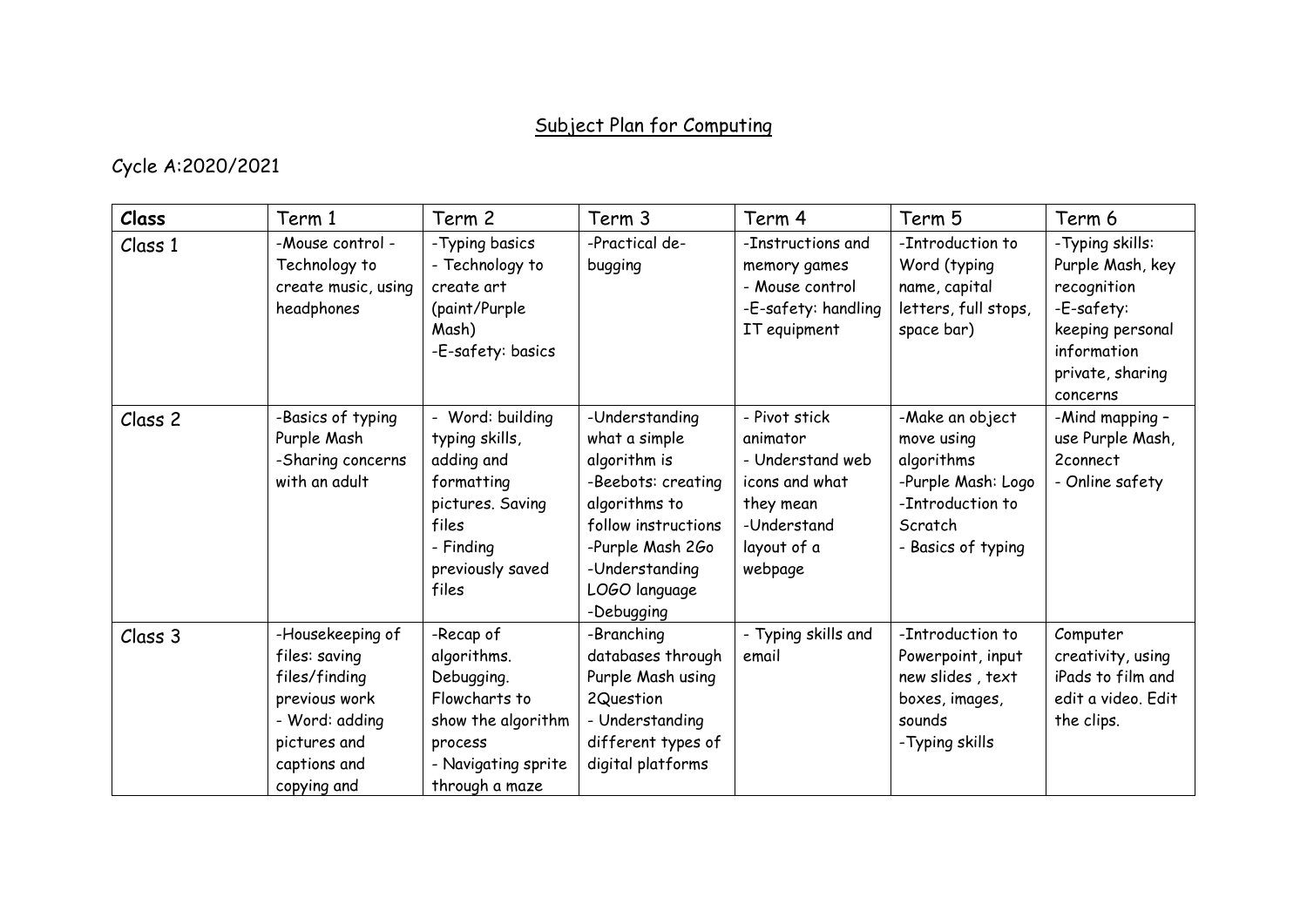|               | pasting from the<br>internet                                                                                                                                 |                                                                                                                                                                                                                                               | and roles in<br>everyday society                                                                                                  |                                                                                                                                                                                                  |                                                                                                                                                                                                             |                                                          |
|---------------|--------------------------------------------------------------------------------------------------------------------------------------------------------------|-----------------------------------------------------------------------------------------------------------------------------------------------------------------------------------------------------------------------------------------------|-----------------------------------------------------------------------------------------------------------------------------------|--------------------------------------------------------------------------------------------------------------------------------------------------------------------------------------------------|-------------------------------------------------------------------------------------------------------------------------------------------------------------------------------------------------------------|----------------------------------------------------------|
| Class 4 and 5 | -Housekeeping of<br>revision of files<br>-Word: adding<br>pictures and<br>captions, inserting<br>pictures from the<br>Internet. Word<br>Art<br>-Typing games | - History of<br>computing:<br>researching and<br>looking at<br>historical figures<br>(Ada Lovelace, Tim<br>Berners-Lee)<br>-Intro to binary<br>numbers and<br>coding<br>-Explore different<br>search engines<br>-Knowing limits to<br>ICT use | - Intro to<br>Publisher: creating<br>menu's, leaflets<br>-Online privacy:<br>cyber bullying and<br>being polite<br>-Typing skills | -Electronic fish<br>task using<br>Scratch. Develop<br>changing of<br>sprites, colours<br>and backgrounds<br>-Locate and solve<br>errors in<br>algorithms.<br>-Dealing with<br>social media sites | -Explore<br>simulations with<br>variables.<br>-looking and<br>exploring Scratch<br>online<br>-Creating own<br>Scratch game<br>which contains<br>variables: use<br>Purple Mash<br>2DIY3D<br>-Data protection | - Advancement in<br>Powerpoint skills<br>- Typing skills |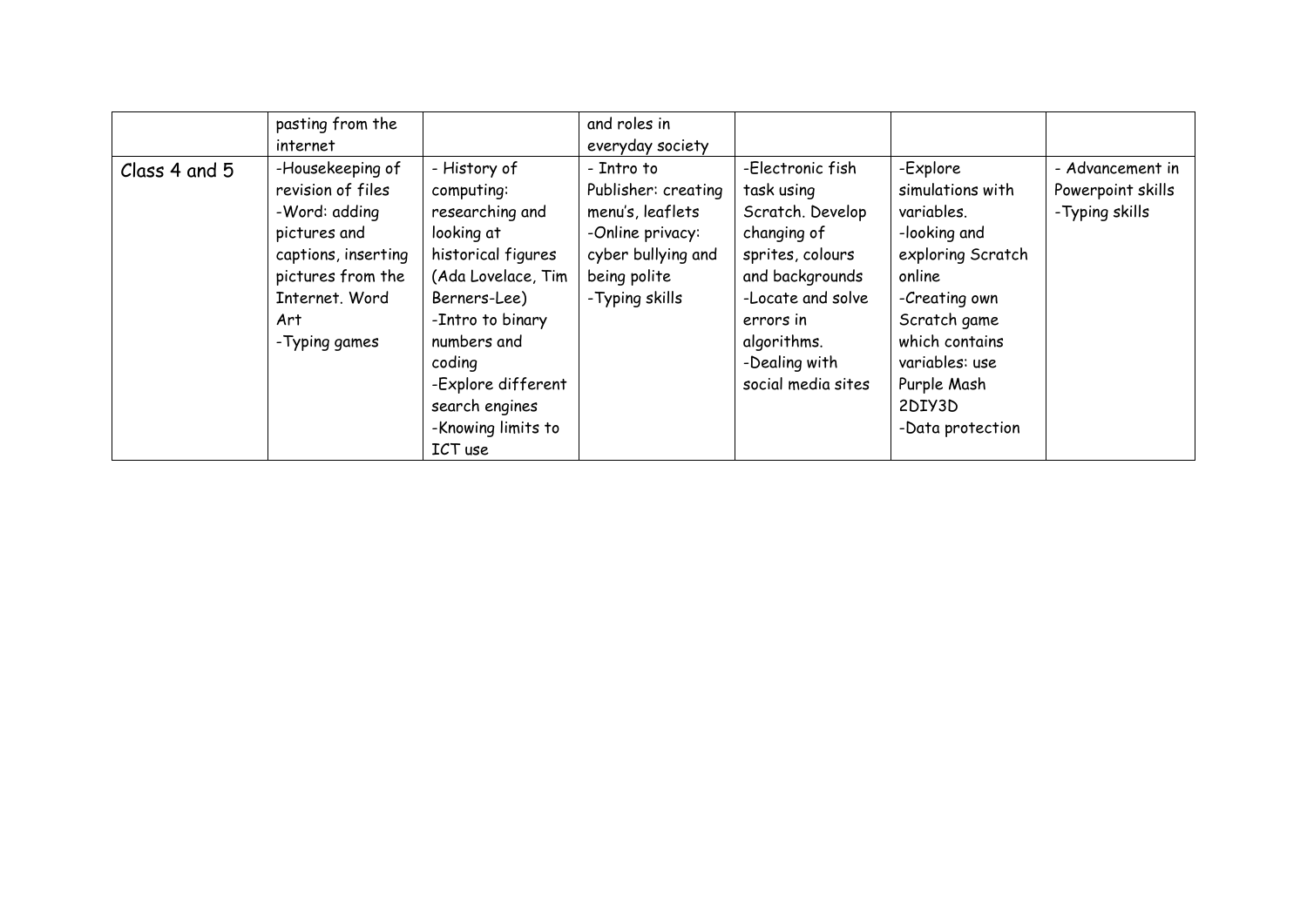## Cycle B: 2021/2022

| Class     | Term 1                                                                                                                               | Term 2                                                                                                                                                  | Term 3                                                                                                                                                                           | Term 4                                                                                                                                                                 | Term 5                                                                                                               | Term 6                                                                                                   |
|-----------|--------------------------------------------------------------------------------------------------------------------------------------|---------------------------------------------------------------------------------------------------------------------------------------------------------|----------------------------------------------------------------------------------------------------------------------------------------------------------------------------------|------------------------------------------------------------------------------------------------------------------------------------------------------------------------|----------------------------------------------------------------------------------------------------------------------|----------------------------------------------------------------------------------------------------------|
| Class 1   | -Mouse control<br>-Using technology<br>to create: build a<br>simulation and<br>manipulate                                            | -Computer safety<br>and sharing<br>concerns<br>- Recognise<br>common uses of<br>information<br>technology beyond<br>school                              | -Beebots: basic<br>movement. Follow<br>patterns and<br>navigate a maze<br>- Typing basics,<br>Purple Mash                                                                        | -E-safety: handling<br>IT equipment, pop<br>ups and app<br>purchases, turning<br>off monitor if<br>feeling<br>uncomfortable,<br>telling an adult if<br>uncomfortable   | -Intro to Word:<br>typing name and<br>Word basics<br>- Knowing the<br>importance of<br>secure passwords              | -Mouse control<br>-Practical<br>debugging                                                                |
| Class 2   | -Word: building<br>typing skills,<br>adding and<br>formatting<br>pictures. Saving<br>files<br>- Finding<br>previously saved<br>files | -Basics of typing<br>-Recognising<br>common use of<br>information<br>technology around<br>the school<br>-E-safety: sharing<br>concerns with an<br>adult | -Understanding a<br>simple algorithm<br>and creating a<br>program to move<br>objects around<br>-Coding on Purple<br>Mash<br>-Understanding<br>LOGO language<br>-Debug algorithms | -Giving credit to<br>your work, citing<br>others work<br>-The idea of<br>copyright<br>-Understand web<br>icons and what<br>they mean and the<br>layout of a<br>webpage | -Understand email<br>and how it<br>connects us.<br>-Purple Mash: 2<br>Email<br>-E-safety: sending<br>messages online | -Use technology<br>to create art<br>-Understanding<br>safety of<br>purchasing things<br>on internet/apps |
| Class 4/5 | -Housekeeping of<br>revision of files<br>-Word: adding<br>pictures and<br>captions, inserting                                        | -Create own<br>Scratch game. Use<br>Purple Mash<br>2DIY3D                                                                                               | -Present graphs<br>and info in a<br>variety of ways<br>using digital<br>software                                                                                                 | - Create an<br>electronic<br>band/dancers<br>using Scratch                                                                                                             | -Continuation of<br>Excel skills.<br>Inputting short<br>cuts into<br>spreadsheets.                                   | - Powerpoint<br>skills. Use PP<br>skills to aid a<br>presentation<br>- Typing games                      |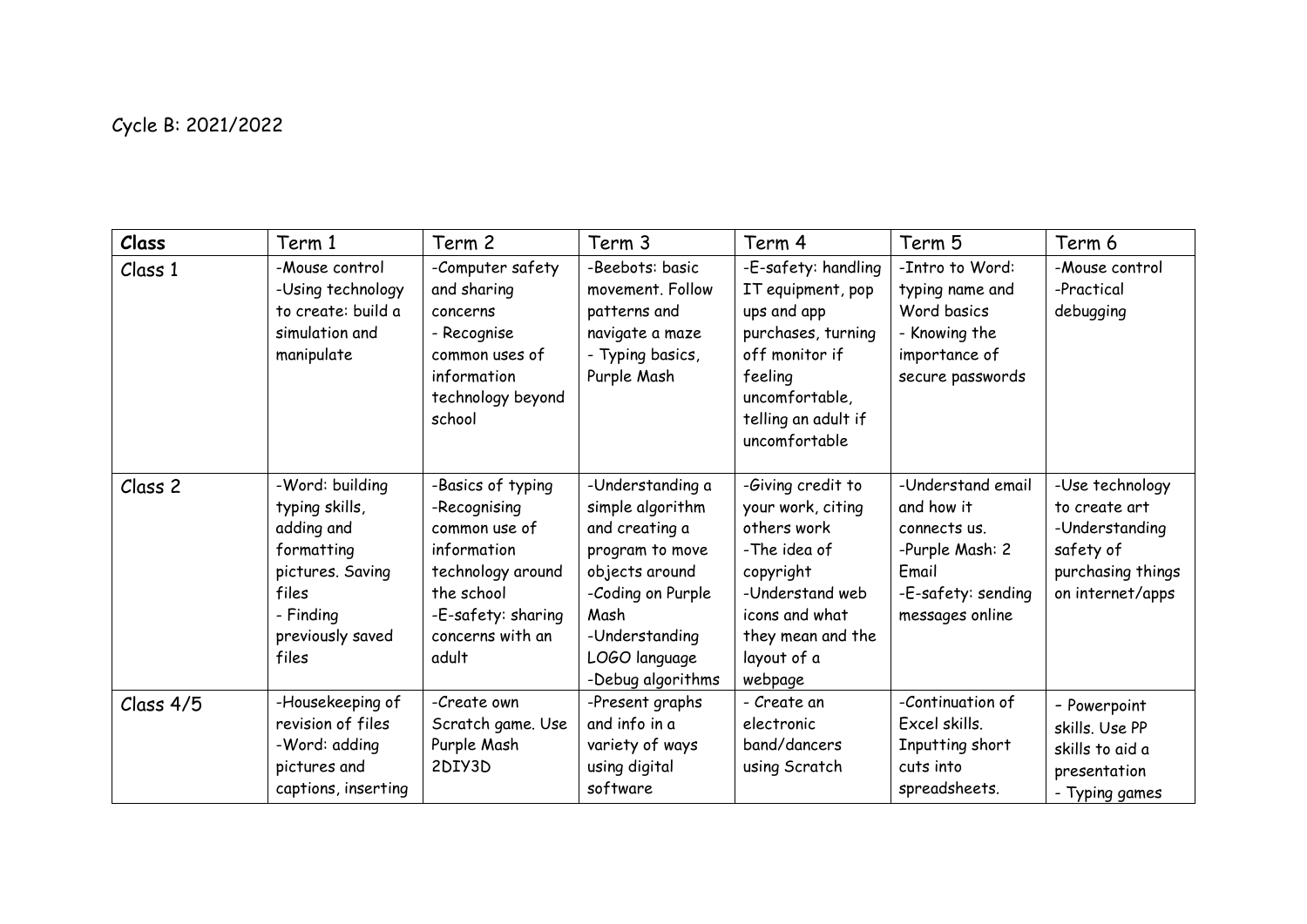| pictures from the | -Develop the idea  | - Typing games     | - Explore learned | Experimenting       |
|-------------------|--------------------|--------------------|-------------------|---------------------|
| Internet. Word    | of blog posts and  | -Online privacy,   | skills from       | with different      |
| Art               | how they are used  | cyber bullying and | previous years    | layouts of data and |
| -Typing games     | online.            | being safe         | - Develop the     | how to present it.  |
|                   | -Develop and       |                    | changing of       | - Data protection   |
|                   | create own blog on |                    | sprites, colours  |                     |
|                   | Purple Mash        |                    | and backgrounds   |                     |
|                   | -Understand and    |                    | -Locating and     |                     |
|                   | know limits with   |                    | solving errors in |                     |
|                   | ICT and how to     |                    | algorithms        |                     |
|                   | monitor how much   |                    |                   |                     |
|                   | time               |                    |                   |                     |